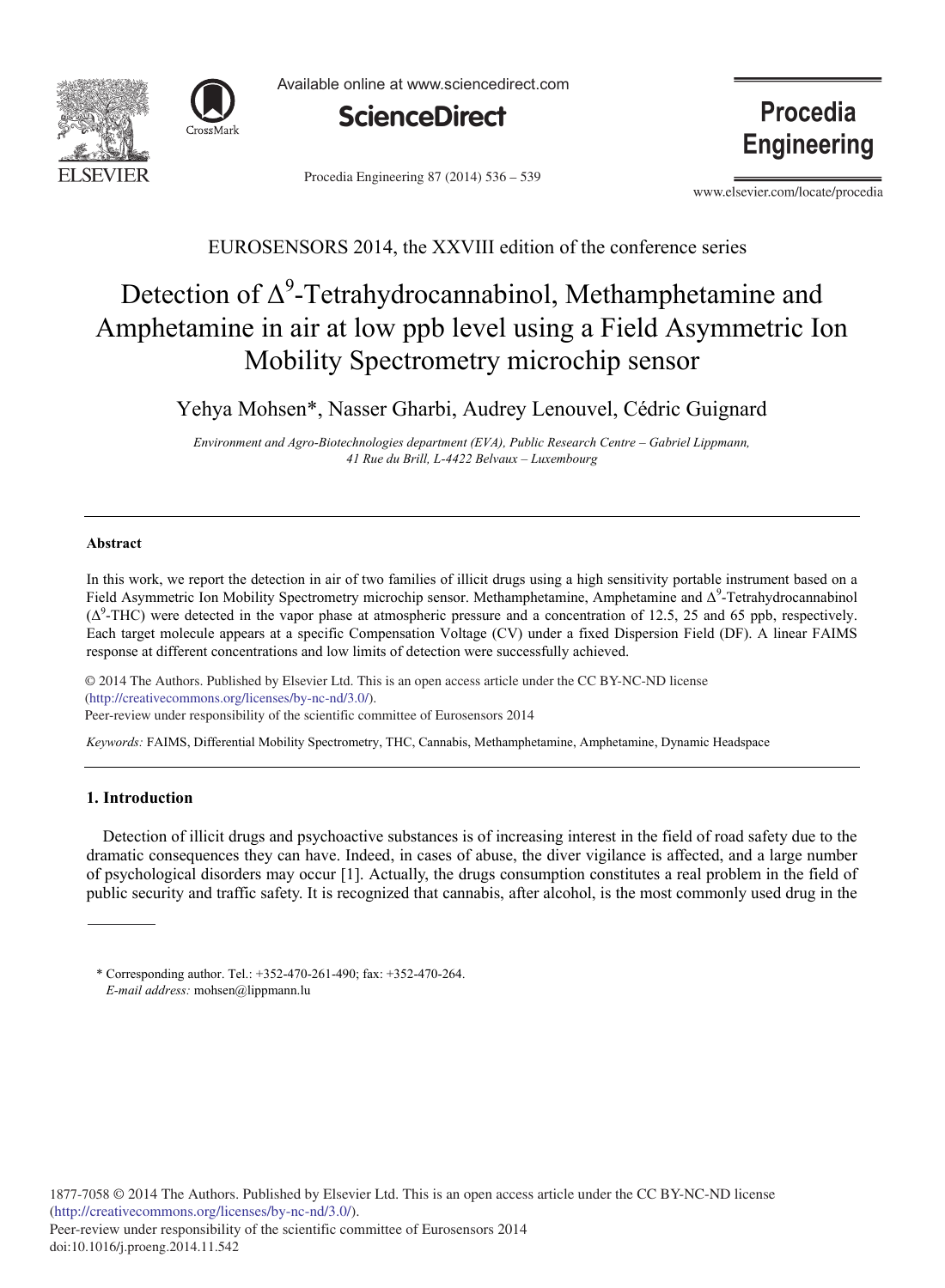world and it is the most frequently encountered psychoactive substance in blood of drivers involved in traffic accidents [1, 2]. As cannabis, amphetamines, which are an interesting class of psychotropic compounds, present euphoric, stimulant, hallucinogenic and other dangerous effects [2]. Usually, these kinds of compounds were analyzed by conventional techniques such as GC-MS and LC-MS/MS, but these techniques require an extensive sample preparation and the use of specific experimental conditions. Indeed, the analyses are carried on liquid samples like urine, blood and saliva [2]. In the recent years, the miniaturization of detection techniques and the realization of portable and efficient analytical systems become a challenge to reduce the analysis time and to obtain a fast and *on-site* response [3]. Recently, Differential ion Mobility Spectrometry becomes an unavoidable detection technique and knows an increasing interest in the fields of explosives and illicit drugs detection [4].

In this context, the present study was devoted to the detection of  $\Delta^9$ -THC which acts as the psychoactive substance of cannabis, Methamphetamine and Amphetamine in air using a portable Field Asymmetric Ion Mobility Spectrometry (Owlstone FAIMS technology) [5].

## **2. Principle of FAIMS microchip sensor**

The detection mechanism of molecules by FAIMS includes three main steps [5, 6].

- Ionization of molecules by charge transfer: the radioactive  $^{63}$ Ni source allows first the generation of energetic electrons which interact afterward with the carrier gas (air) to form the Reactive Ion Peak (RIP) with positive and negative charges. These reactive ions are  $H^+(H_2O)_3$  and  $O_2(H_2O)_2$ . In the presence of an analyte (M) and depending on its proton and/or electron affinities, the RIP ions transfer their charge to M by collision. In this case, M replaces one or two water molecules to form monomer ions  $MH^+(H_2O)_2$  and  $MO_2(H_2O)$  or dimer ions  $M_2H^+(H_2O)$ .
- Separation of ions by FAIMS microchip: using a miniaturized chip etched on silicon wafer and composed by 47 serpentine channels, the ions are separated based on their mobility under a varying Dispersion Field (DF  $0 - 60$ ) kV.cm-1). Ions move through channels by following different trajectories. Due to the presence of high electric field, most of the ions are neutralized. To avoid this phenomenon, a Compensation Voltage (CV) which varies between -6 and +6 V is swept across the channels. It allows ions to shift trajectories in order to reach the detector.
- Simultaneous detection of the positive and negative ions: filtered ions are simultaneously detected by a charge collector positioned in front of FAIMS microchip. Anions and cations are recorded simultaneously, which generates spectra in both polarities. Each detected ion appears at a specific Compensation Voltage under a fixed Dispersion Field (DF). The signal intensity depends on the concentration of ion in the target sample.

## **3. Materials and methods**

A Lonestar 2 (LNS) instrument, based on Field Asymmetric Ion Mobility Spectrometry and three permeation ovens (OVG-4) from Owlstone, UK, were used to generate first the vapor phase and then to detect the target compounds. A mass flow controller (MFC) EL-FLOW at 5 L.min<sup>-1</sup> from Bronkhorst – Gefran Benelux, Belgium, was used to control the diluted flow. Pure standards solutions of the target compounds  $\Delta^9$ -Tetrahydrocannabinol, Methamphetamine and Amphetamine were purchased from LGC Standards, Molsheim, France, at a concentration of 1 mg.mL<sup>-1</sup> in methanol. Dry air was used as carrier and dilution gas. The schematic diagram of the experimental configuration was presented in Fig. 1.



Fig. 1. Schematic diagram of the experimental configuration.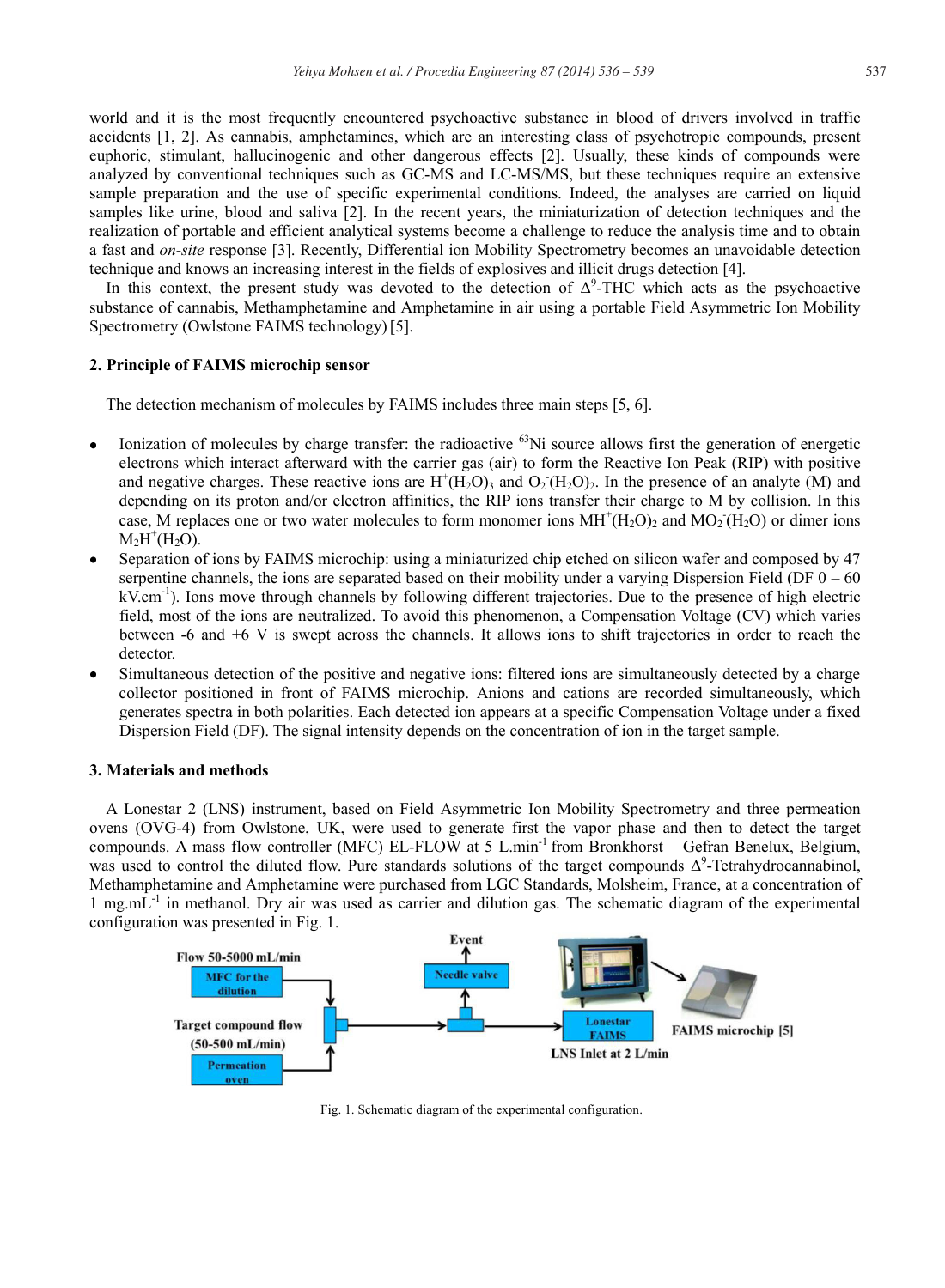In this work, a dynamic headspace method was used to generate the vapor phase of the  $\Delta^9$ -THC. For the two amphetamines, the vapor was generated using PTFE permeation tubes.

Due to its high boiling point (390°C) and low vapor pressure (1.5\*10<sup>-6</sup> mbar), the vapor phase of  $\Delta^9$ -THC was generated using a vial containing the standard solution (5 to 30  $\mu$ L, depending on the desired concentration) and flushed at room temperature with dry air at a flow rate of 750 mL.min<sup>-1</sup> to the LNS inlet. In these conditions, it was possible to obtain a range of concentration between 65 to 390 ppb.

For the Methamphetamine and Amphetamine, PTFE tubes containing samples were used to generate the vapor phase by heating in the permeation oven. Permeation rates were calculated by mass loss over time at constant temperatures. After the calibration phase, Methamphetamine permeation rate at 100°C was 3385 ng.min-1, while for the Amphetamine, it was 6005 ng.min<sup>-1</sup> at a heating temperature of 60 $^{\circ}$ C. A wide range of concentrations, between 12.5 to 250 ppb of Methamphetamine and between 25 to 500 ppb of Amphetamine, was obtained by changing the diluted gas flow rate and the sample flow rate.

The FAIMS response at atmospheric pressure for each concentration was determined as follows: the inlet flow rate was set at 2 L.min-1, and the spectrum was obtained by changing the Dispersion Field intensity between 0 and 100% with a total analyzed time of 3 minutes.

#### **4. Results and discussion**

We performed to detect the investigated psychoactive compounds in FAIMS as specific ions in the positive mode of the FAIMS spectra. The signals of these compounds correspond to the positive molecular ions and were attributed to  $\Delta^9$ -THCH<sup>+</sup>,  $\dot{C}_9H_{13}NH^+$  and  $C_{10}H_{15}NH^+$  ions.

The analysis process was consisted in the determination of the blank of an empty vial by sweeping it by dry air. Then, the position of the solvent peak in the spectrum was located by sweeping 30 μL of pure methanol by air at the same flow rate of 750 mL.min<sup>-1</sup>. Due to the high proton affinity of methanol, it interacts with the positive reactive ions and was detected in the positive mode of FAIMS spectrum. At a Dispersion Field of 55%, the methanol signal appears at a Compensation Voltage of -2.55 V.

After these steps, the FAIMS response towards a wide range of  $\Delta^9$ -THC concentration shows that, at atmospheric pressure and a Dispersion Field (DF) of 55%, the maximal intensity of the signal was observed at a Compensation Voltage (CV) equal to 0.72 V. Using these conditions, a concentration around 65 ppb was detected in the target compound sample with an inlet flow rate of 2 L.min-1 (cf. Fig. 2-a). We noticed the presence of two separated peaks in the FAIMS spectrum which are attributed to the methanol and  $\Delta^9$ -THC molecules.



Fig. 2. FAIMS spectrum of (a)  $\Delta^9$ -THC at 65 ppb; (b) Methamphetamine at 12.5 ppb; (c) Amphetamine at 25 ppb.

For the amphetamines, we followed the same experimental procedure. So, the blank spectrum of an empty permeation oven cell was determined. After calibration of a methanol permeation tube at 60°C, its proper FAIMS spectrum was obtained at a concentration of 6 ppm. This allows identifying the position of the methanol signal using these experimental conditions, by comparison with the dynamic headspace method.